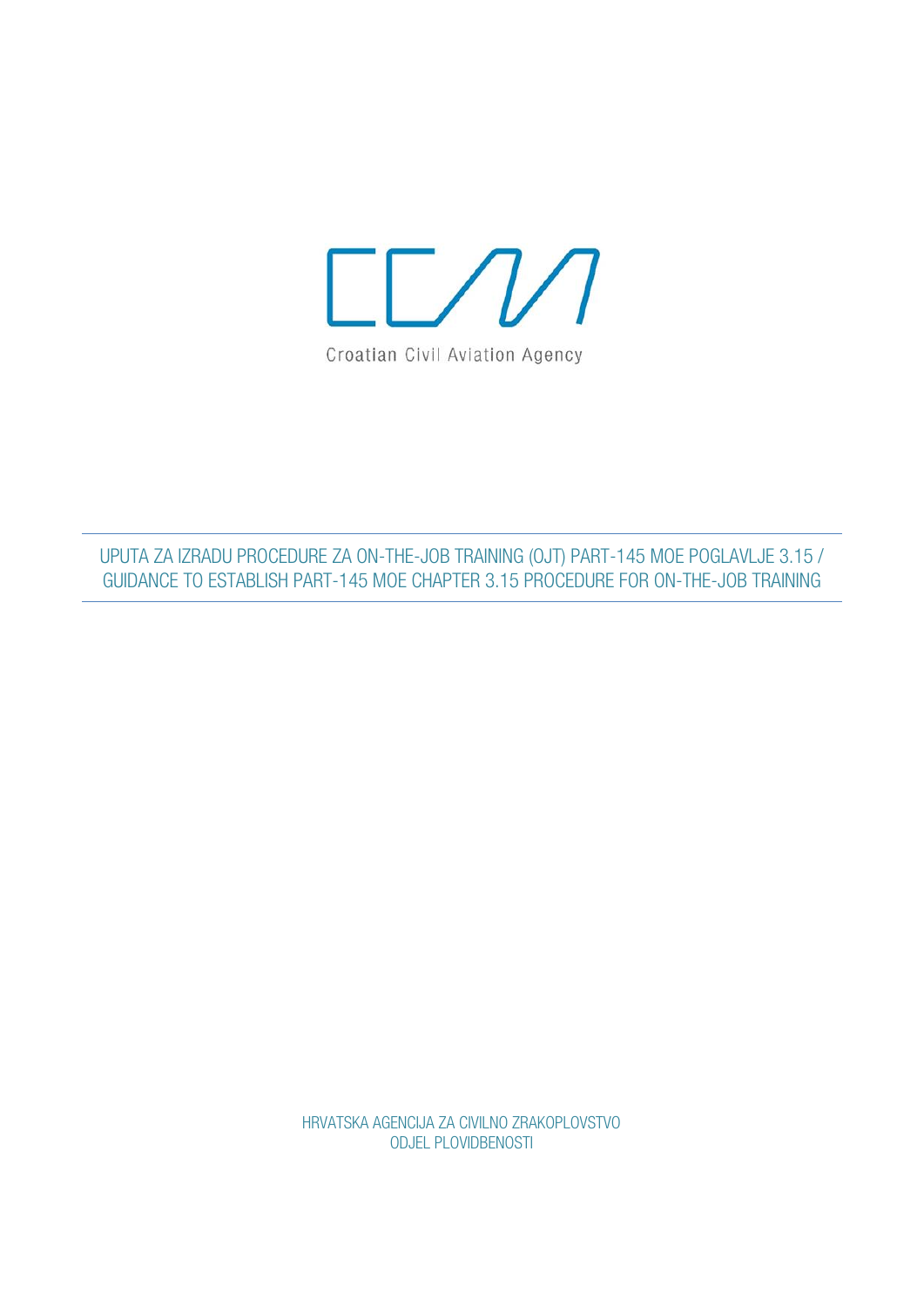

| MOE 3.15 Training procedures for On-the-Job Training (OJT) as per Section 6. of Appendix III to |  |
|-------------------------------------------------------------------------------------------------|--|
|                                                                                                 |  |
|                                                                                                 |  |
|                                                                                                 |  |
|                                                                                                 |  |
|                                                                                                 |  |
|                                                                                                 |  |
|                                                                                                 |  |
|                                                                                                 |  |
|                                                                                                 |  |
|                                                                                                 |  |
|                                                                                                 |  |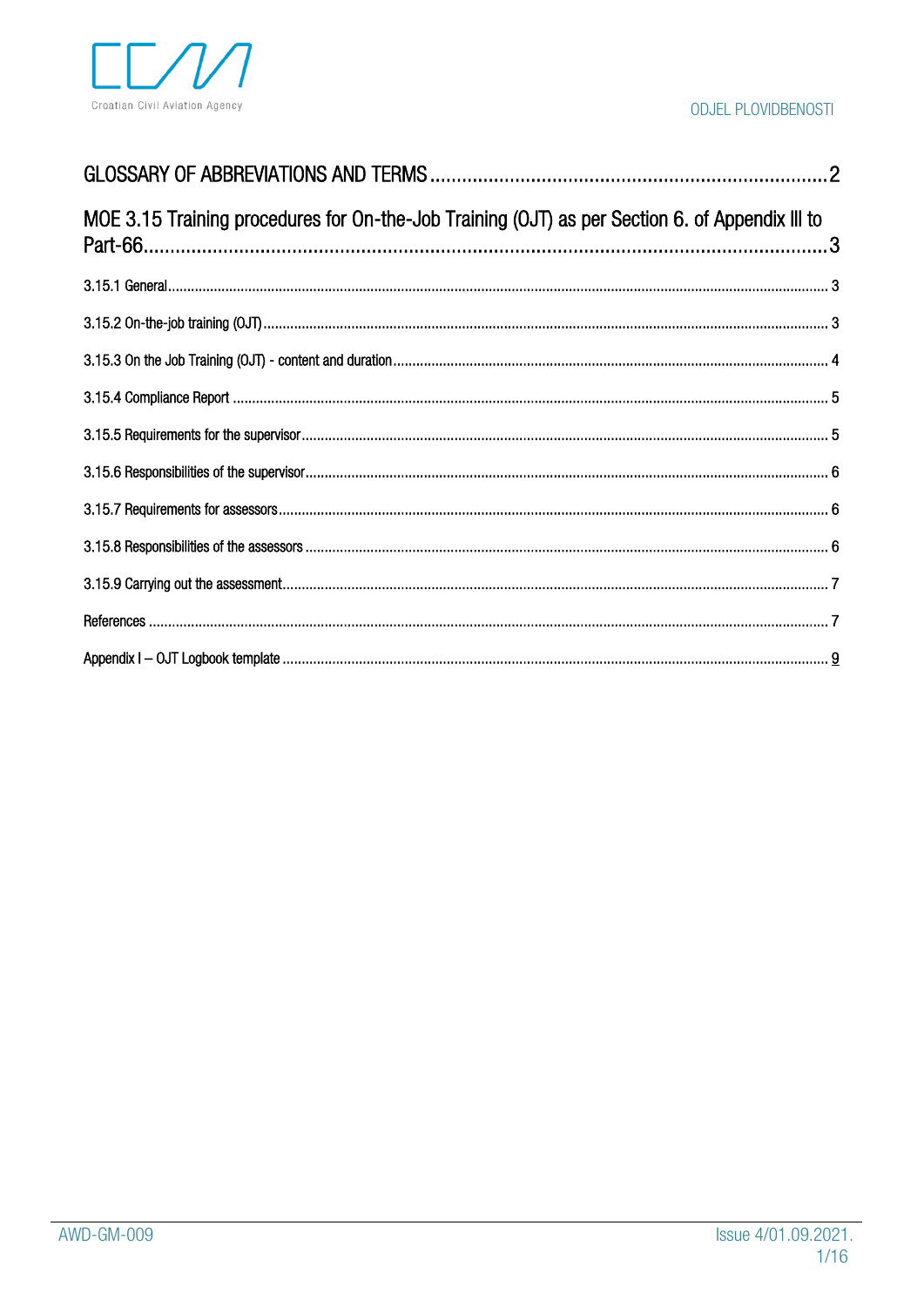

## <span id="page-2-0"></span>GLOSSARY OF ABBREVIATIONS AND TERMS

| AMC              | Acceptable Means of Compliance            |
|------------------|-------------------------------------------|
| AME              | Aircraft Maintenance Engineer             |
| AML              | Aircraft Maintenance Licence              |
| <b>AMO</b>       | Aircraft Maintenance Organisation         |
| <b>CCAA</b>      | <b>Croatian Civil Aviation Agency</b>     |
| DAH              | Design Approval Holder                    |
| GM               | Guidance Material                         |
| <b>ICA</b>       | Instructions for Continuing Airworthiness |
| <b>MOE</b>       | Maintenance Organisation Exposition       |
| M <sub>T</sub> O | Maintenance Training Organisation         |
| 0JT              | On the Job Training                       |
| РA               | <b>Practical Assessor</b>                 |
| <b>RTR</b>       | Replacement Task Reference                |
| QM               | <b>Quality Manager</b>                    |
| TΤ               | <b>Type Training</b>                      |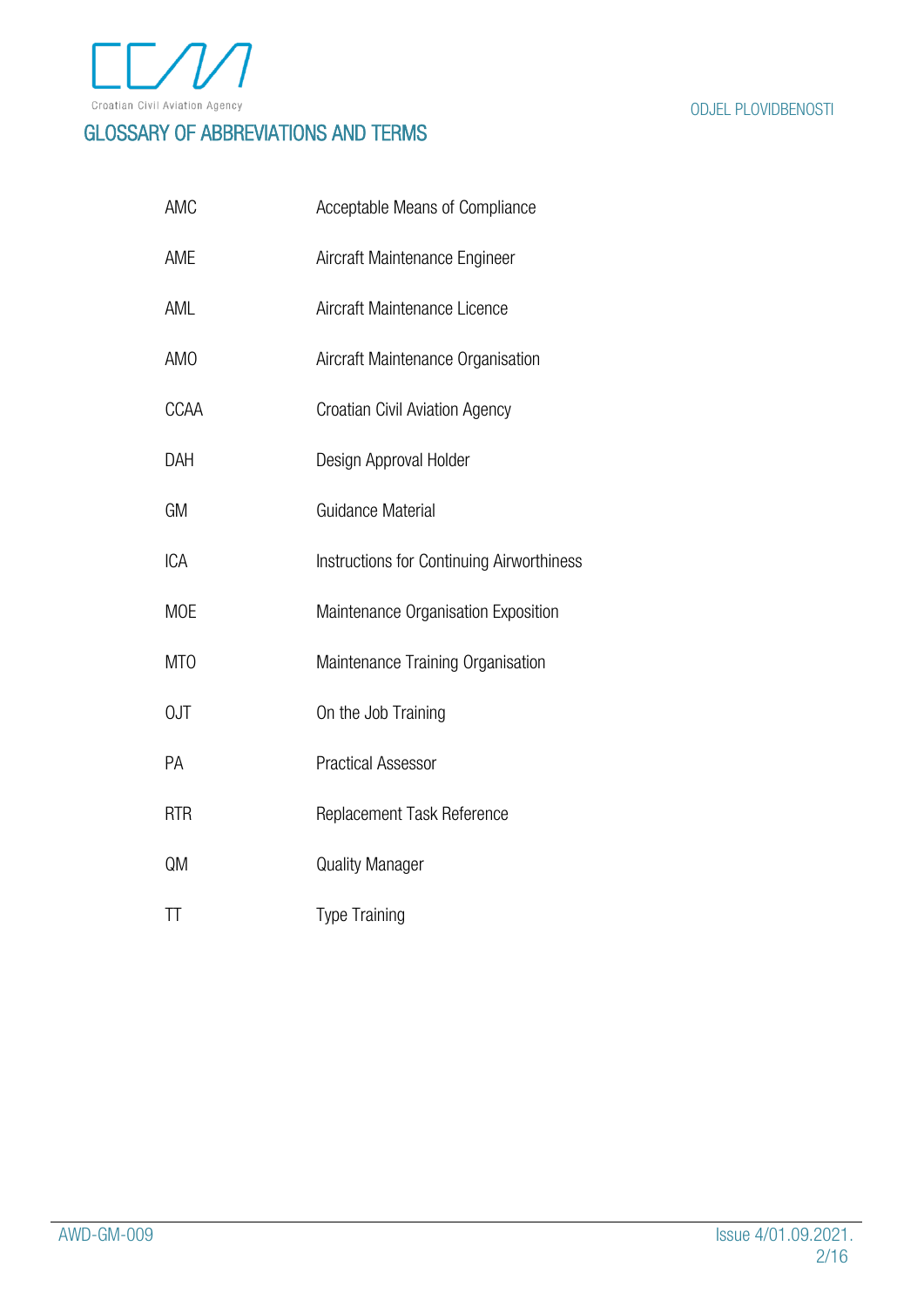

## <span id="page-3-0"></span>MOE 3.15 Training procedures for On-the-Job Training (OJT) as per Section 6. of Appendix Ill to Part-66

(limited to the case where the competent authority for the Part-145 approval and for the Part-66 licence Is the same)

On the Job Training (OJT) which includes procedure MOE 3.15 and applicable OJT Logbook shall be approved by the competent authority who has issued the licence in this case Croatian Civil Aviation Agency.

Use of this procedure and logbook template will enable the CCAA to process the application for OJT approval more efficiently and reduce the handling time for approval.

## <span id="page-3-1"></span>3.15.1 General

This procedure is applicable for On-the-Job Training (OJT) required for the endorsement of the first type rating in a category\* /sub-category\* of an EASA Part 66 AML, Ref. (66.A.45).

(\*=mainly for Group 1 aircraft; for Group 2 or 3 aircraft only in case of individual type rating; for exemptions refer to 66.A.45(d)).

The objective of the OJT is to gain the required experience and competence in performing safe maintenance.

The AMO applying for approval of this procedure shall only conduct OJT on aircraft types for which the organisation holds a line or base maintenance approval (A-Rating). All tasks to be trained will be based on maintenance data - ICA issued by the aircraft DAH. The completion of an OJT task requires a release to service by an appropriately licensed and authorised certifying or support staff who acts as the OJT supervisor.

## <span id="page-3-2"></span>3.15.2 On-the-job training (OJT)

The OJT covers a representative cross-section of tasks representative to the aircraft and systems both in complexity and in the technical input required to complete the tasks. The list of tasks will include more or less complex maintenance tasks as determined by the maintenance organisation.

The OJT will be performed by the student under close supervision of an appropriately qualified and nominated supervisor (ref. 3.15.5).

During the OJT the supervisor should focus on the student's competencies relevant to the aircraft type and its maintenance, including, but not limited to:

- Environmental awareness (act safely, apply safety precautions and prevent dangerous situations)
- System integration (demonstrate understanding of aircraft system interactions)
- Use of the applicable aircraft maintenance data
- Documentation of work performed

Each task shall be signed off by the student and countersigned by the supervisor. As the OJT may take several months/years to be completed, one or more supervisors may be involved in the training. At the completion of the OJT an assessment will be conducted by a designated and appropriately qualified assessor (ref. 3.15.7). The supervisor and the assessor may be the same person.

The OJT shall be started and completed within 3 years preceding the application for a type rating endorsement.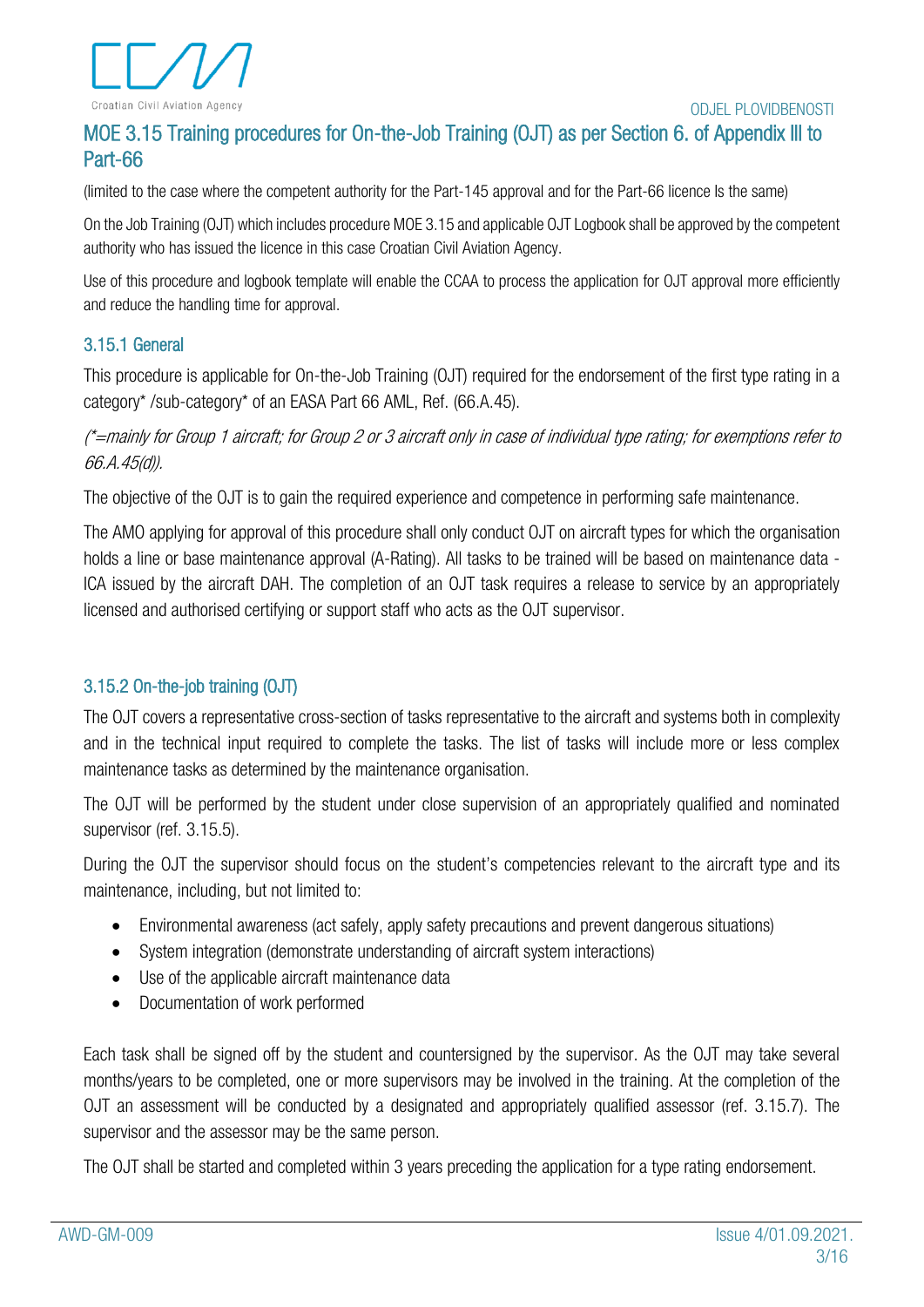Up to 50% of the required OJT may be undertaken before the aircraft theoretical type training starts.

## <span id="page-4-0"></span>3.15.3 On the Job Training (OJT) - content and duration

The following data shall be included in the OJT Logbook:

- 1. Name of Trainee;
- 2. Date of Birth;
- 3. Approved Maintenance Organisation;
- 4. Location;
- 5. Name of supervisor(s) and assessor, (including licence number if applicable);
- 6. Date of task completion; (Time spend on task)
- 7. Description of task and job card/work order/tech log, etc.;
- 8. Aircraft type and aircraft registration:
- 9. Aircraft rating applied for.

The OJT Logbook must include all applicable tasks relevant to the aircraft type listed in Appendix II to the AMC of Part-66 and of each paragraph / ATA chapter. At least 50% of those applicable tasks must be accomplished in order to successfully complete the OJT. It is not necessary to cover 50% tasks from each paragraph / ATA chapter, but each paragraph / ATA chapter must be appropriately covered.

OJT shall cover a cross section of tasks that are representative to the specific aircraft and systems, both in complexity and in the technical input required to complete the task. Each task should refer to maintenance data task description and identification number (i.e. AMM Task 12-22-32-640-001-A).

OJT not covering at least 50 % of the applicable tasks listed in Appendix II will be rejected by the competent authority (CCAA) during verification of the application package for the first type endorsement in a category or sub-category in Part-66 AML.

Each logbook to be used by the organisation should be included in MOE forms in use.

An OJT shall be established for the first application of a type rating to be endorsed in a category or sub-category in the Part-66 AML. AMO should consider optimum number of training hours per day taking in to account human factors and pedagogical principles, qualification and experience of the student.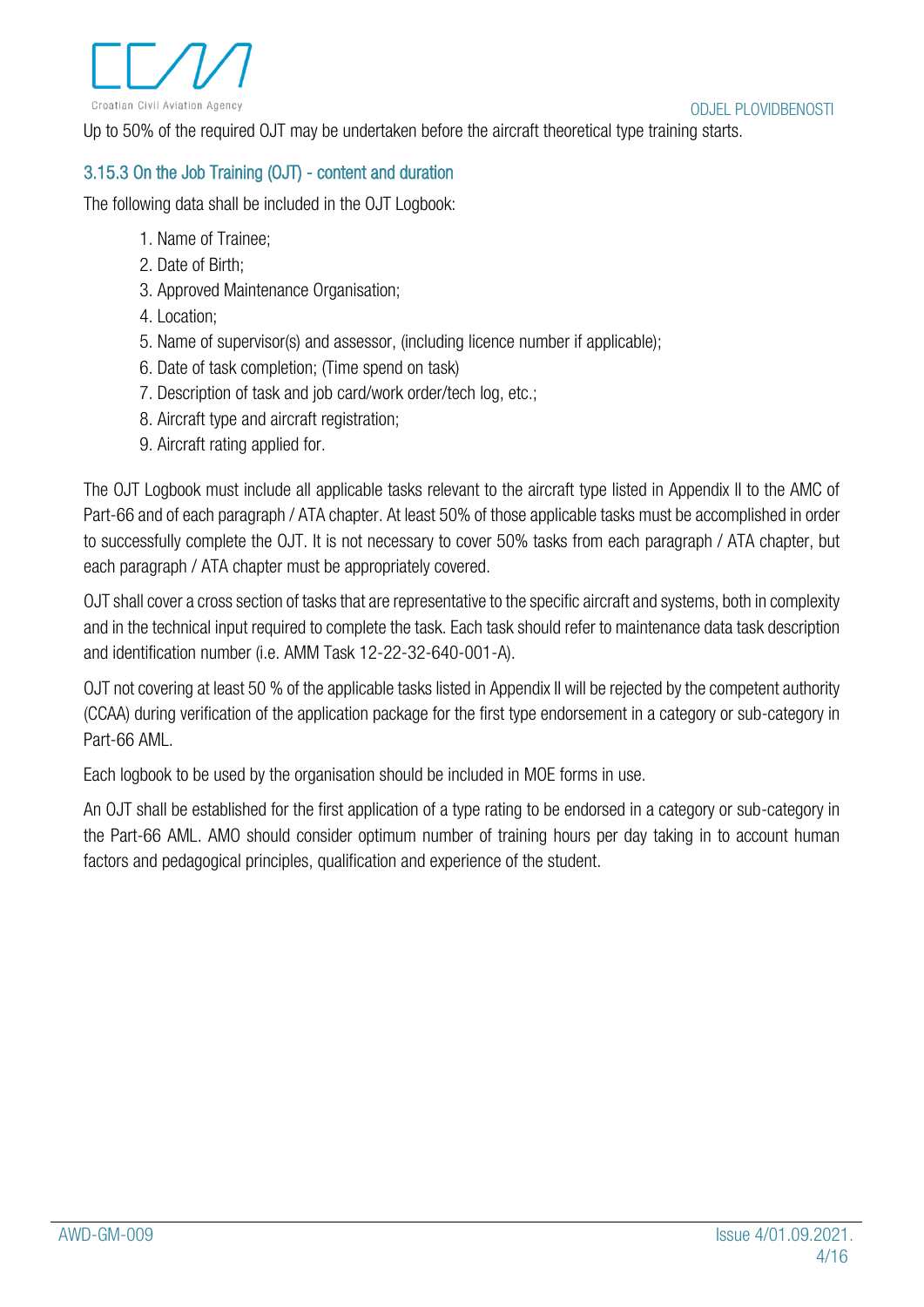

#### Replacement tasks

Tasks should be selected among those applicable to the type of aircraft and licence (sub)category applied for. Other tasks than those in the Appendix II may be considered as a replacement tasks when they are relevant.

In particular, when a pre-filled task required in the logbook cannot be completed due to unavailability of the particular maintenance activity, this part may be used to record evidence of a different maintenance task performed to satisfy the same requirement. In this case a cross reference shall be made between the two tasks in Logbook to identify the task which is replaced under the responsibility of the supervisor countersigning the corresponding raw.

Replacement tasks should be equivalent with those in the Appendix II regarding complexity and relevance.

AMO should leave empty rows at the end of the OJT Logbook to enable addition of replacement tasks.

## <span id="page-5-0"></span>3.15.4 Compliance Report

The AMO shall establish a compliance report demonstrating how the OJT meets the requirements of Part-66. The report shall contain the following information:

- Name and approval reference No. of the approved maintenance organisation
- Identification of the responsible competent authority for the Part-145 approval and the Part-66 licence to be endorsed
- Name, birth date and licence number of trainee
- Time period when the OJT was performed
- Name(s) of supervisor(s), licence(s) and authorisation(s)
- Name of assessor(s)
- Confirmation (OJT Logbook must include all applicable tasks relevant to the aircraft type listed in Appendix II to the AMC of Part-66 and of each paragraph / ATA chapter.) At least 50% of those applicable tasks must be accomplished in order to successfully complete the OJT. It is not necessary to cover 50% tasks from each paragraph / ATA chapter, but each paragraph / ATA chapter must be appropriately covered.
- Confirmation that OJT has been performed in accordance with the MOE 3.15 procedure
- Evidence of the assessment including the results (see 3.15.9)
- List of attachments to the report

### <span id="page-5-1"></span>3.15.5 Requirements for the supervisor

The requirements for the OJT supervisor are:

- have certifying staff or support staff privileges relevant to the OJT tasks;
- be competent for the selected tasks:
- be safety-orientated;
- be capable to coach (setting objectives, giving training, performing supervision, evaluating, handling trainee's reactions and cultural issues, managing objectively and positively debriefing sessions, determining the need for extra training or reorientate the training, reporting, etc.);
- be authorised by the approved maintenance organisation to carry out the supervision.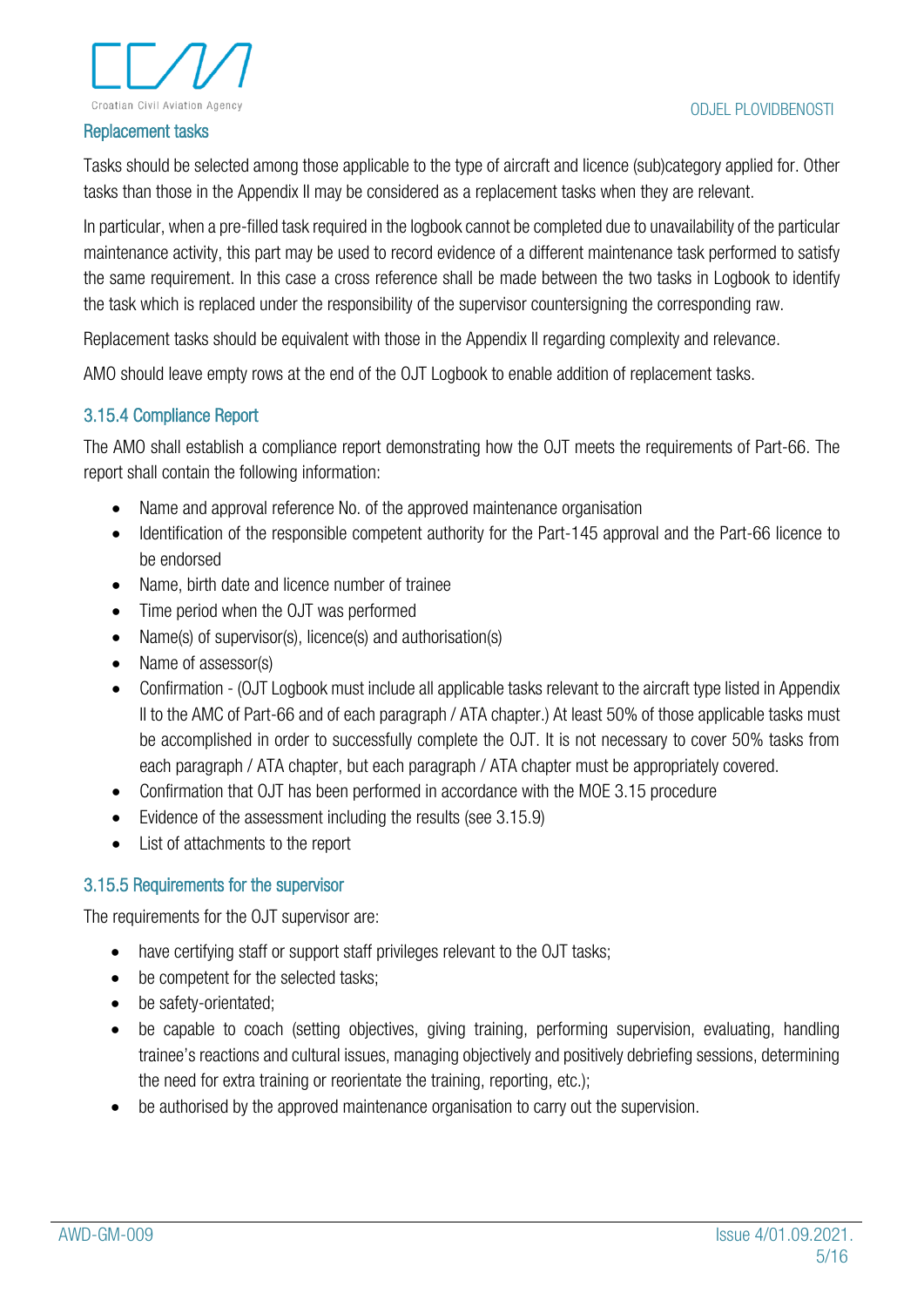

An authorisation as OJT supervisor shall be issued by nominated person in the AMO in accordance with the job description of a "supervisor" and the relevant procedure defined in MOE Chapter 3.15. A list of authorised supervisors should be included in MOE.

### <span id="page-6-0"></span>3.15.6 Responsibilities of the supervisor

Regarding the day-to-day supervision of the OJT programme in the approved maintenance organisation supervisor is responsible for:

- completion of individual OJT tasks is confirmed by the direct supervisor(s), without being necessary the direct evaluation of the assessor.
- overseeing the complete process, including task completion, use of manuals and procedures, observance of safety measures, warnings and recommendations and adequate behaviour in the maintenance environment.
- personally observing the work being performed to ensure the safe completeness and should be readily available for consultation, if needed during the OJT performance.
- countersigning the tasks and release the maintenance tasks as the trainee is still not qualified to do so.

### <span id="page-6-1"></span>3.15.7 Requirements for assessors

In order to qualify, the assessor should:

- Be proficient and have sufficient experience or knowledge in: human performance and safety culture;
- the aircraft type (necessary to have the certifying staff privileges in case of CRS issuances);
- training/coaching/testing skills;
- instructional tools to use;
- Understand the objective and the content of the practical elements of the training that is being assessed;
- Have interpersonal skills to manage the assessment process (professionalism, sincerity, objectivity and neutrality, analysis skills, sense of judgement, flexibility, capability of evaluating the supervisor's or instructor's reports, handling of trainee's reactions to failing assessment with the cultural environment, being constructive, etc.);
- Be ultimately authorised by the organisation to carry out the assessment.

An assessment (interview) of the assessor candidate shall be performed by nominated person. It shall focus on the knowledge, skills and attitude.

This includes a review of previous personnel records with regard to the function as an assessor. If satisfactory, the nominated person will issue an authorisation as OJT assessor. A list of authorised assessors should be included in MOE.

### <span id="page-6-2"></span>3.15.8 Responsibilities of the assessors

The assessor is responsible for: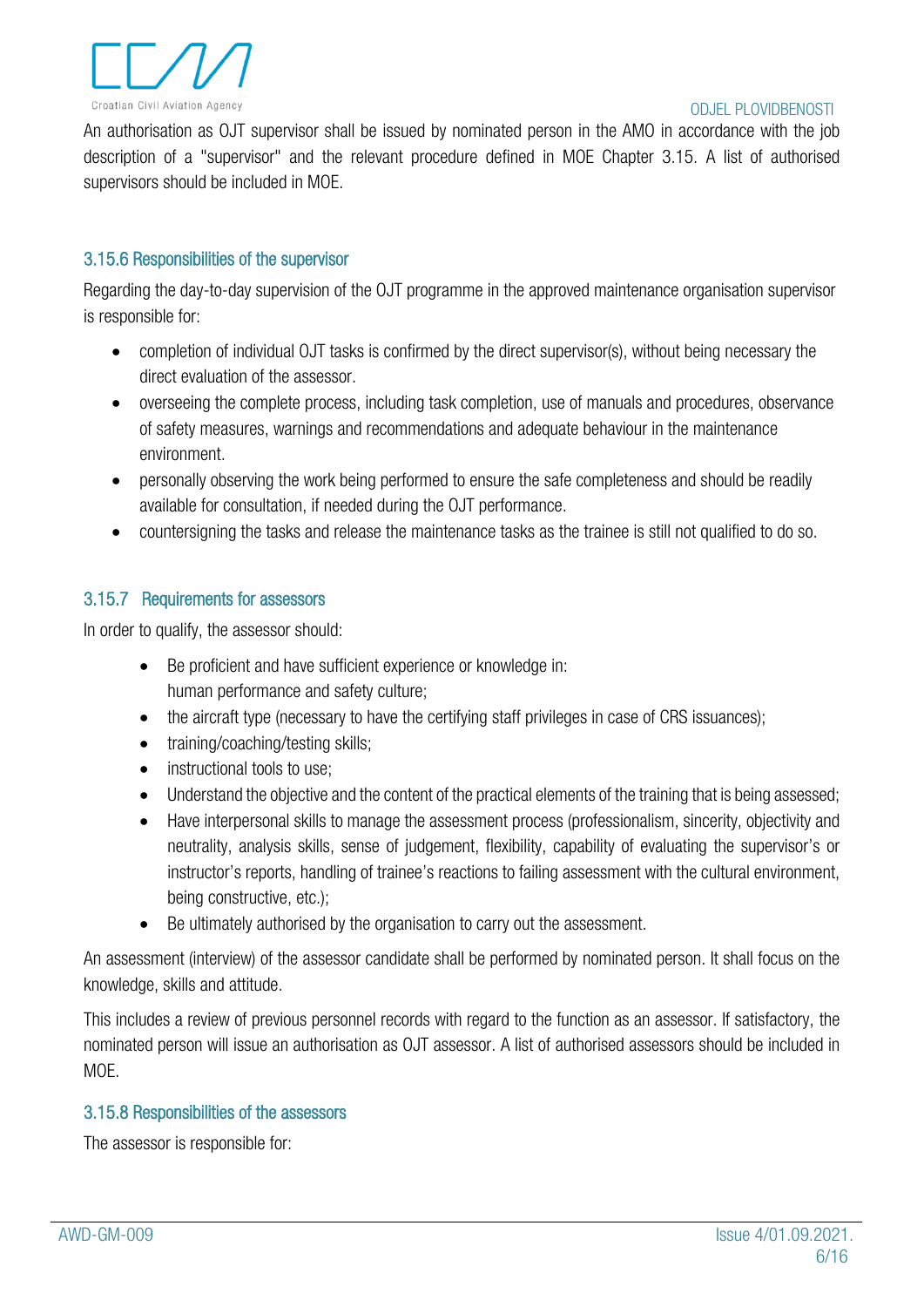



- Assisting the supervisor(s)/instructor(s)/trainer(s) in establishing and verifying the OJT for completeness and correctness
- Evaluating the received paperwork
- Verifying completion of the required diversity and quantity of tasks
- Co-ordination with responsible persons on the use of aircraft for the assessment
- Ensuring the safety of students undergoing OJT assessment
- Ensuring the safety of the aircraft being used for the assessment
- Establishing a compliance report demonstrating the OJT meets the requirement of Part-66
- Completing the final assessment of the OJT and forwarding the complete package to the quality department for administrative purposes

The final assessment of the completed OJT is mandatory and shall be performed by a designated assessor appropriately qualified.

## <span id="page-7-0"></span>3.15.9 Carrying out the assessment

The assessor will conduct the final assessment of the OJT to confirm completion of the required diversity and quantity of the OJT. The assessment should normally be based on the OJT supervisors report and feedback.

The assessment may also be carried out at different steps during the OJT. In the case of any doubts on the competency of the student, the assessor may decide to perform the assessment of the student personally.

The AMO shall ensure all required information, signatures and supporting documents in regard the OJT are complete.

## <span id="page-7-1"></span>**References**

- Regulation (EU) No 1321/2014
- ED Decision 2012/004R
- Part 66.B.115 Change of AML to include an aircraft rating
- Part-66 Appendix III Aircraft type training & examination standard OJT
- Part-66 Appendix III, Section 6 OJT
- AMC to Appendix II to Part-66 OJT List of tasks
- AMC Appendix Ill to Part-66 Competence of assessors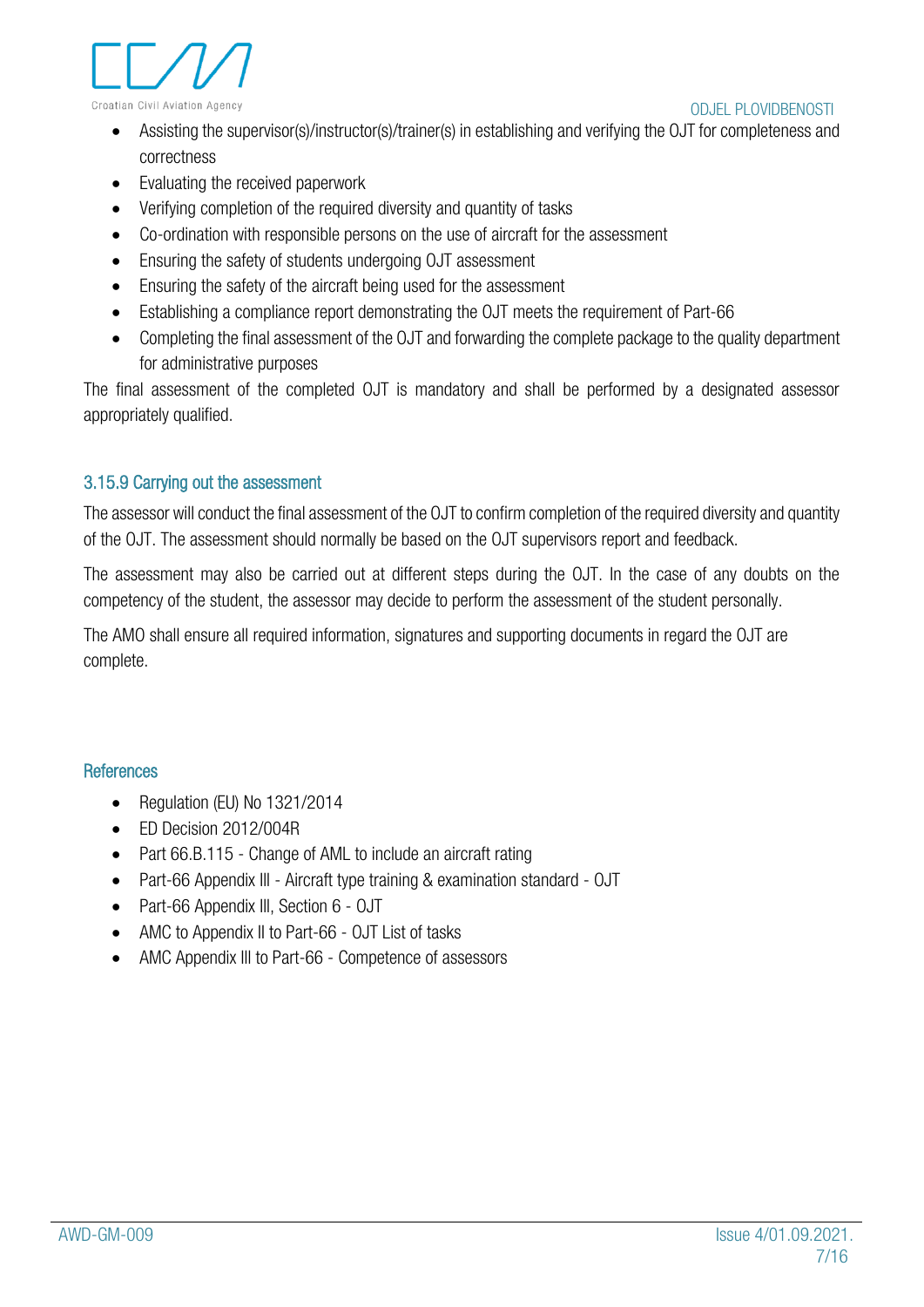## <span id="page-8-0"></span>Appendix I – OJT Logbook template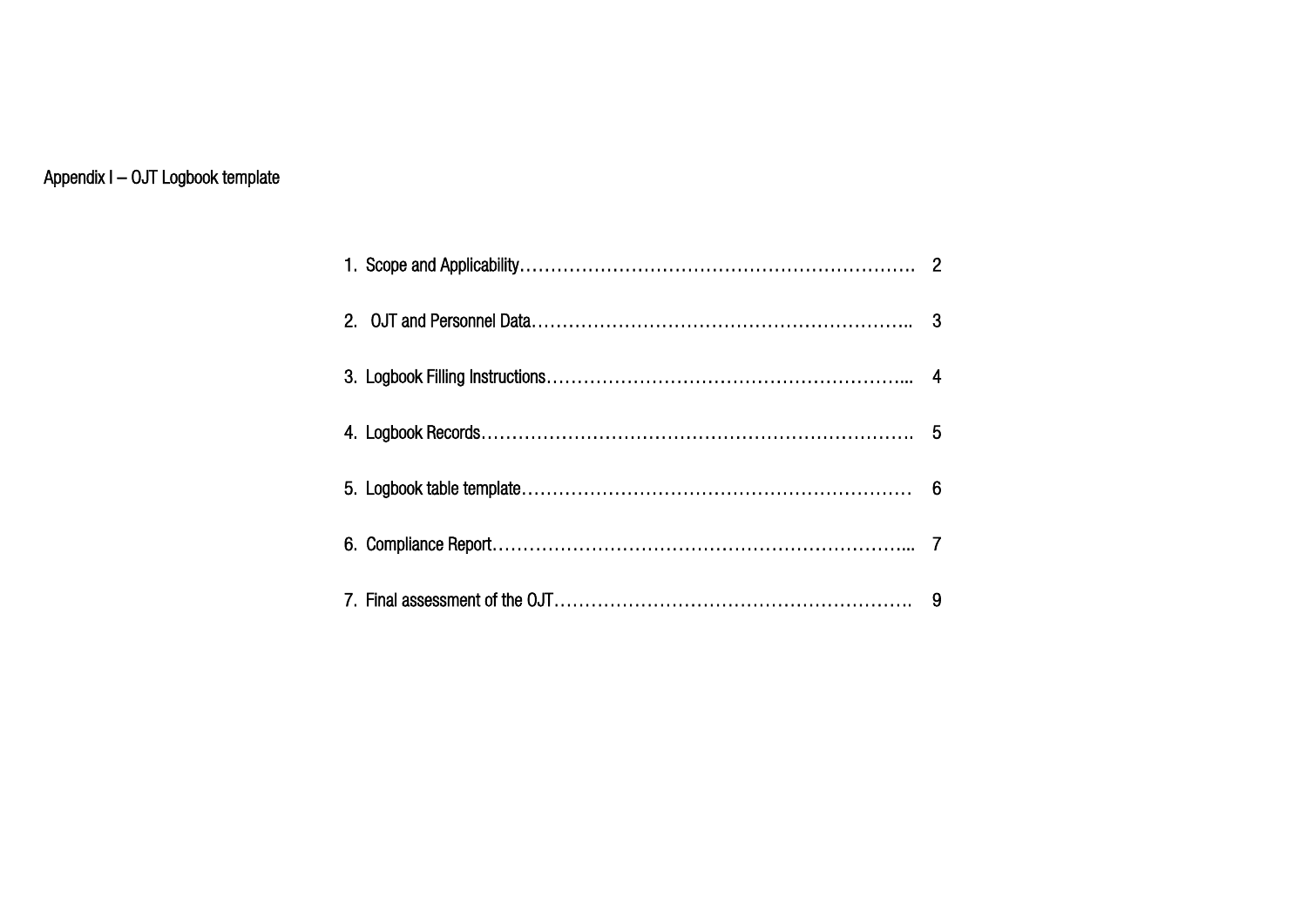## 1. Scope and Applicability

Following the amendment of Part-66 ((EC) 1321/2014), in order to endorse the first A/C type in the EASA Part-66 Aircraft Maintenance License, maintenance staff shall be able to demonstrate he/she followed an appropriate On-the-Job Training (OJT) as detailed in the Appendix III to Annex III (EASA Part-66).

#### This OJT Logbook is intended to:

- − be used by a Part 145 AMO delivering the OJT. The Part-145 AMO shall be appropriately approved on the specific aircraft type in accordance with Annex II (Part-145);
- be completed by the Part 145 AMO delivering the OJT to meet the objective and content of the OJT and the related assessment in accordance with Appendix II to AMC to Part-66
- − be customised for the specific aircraft type intended to be endorsed in the EASA Part-145 individual authorisation
- − be used for recording the required information (tasks performed, personnel data, assessment, etc.)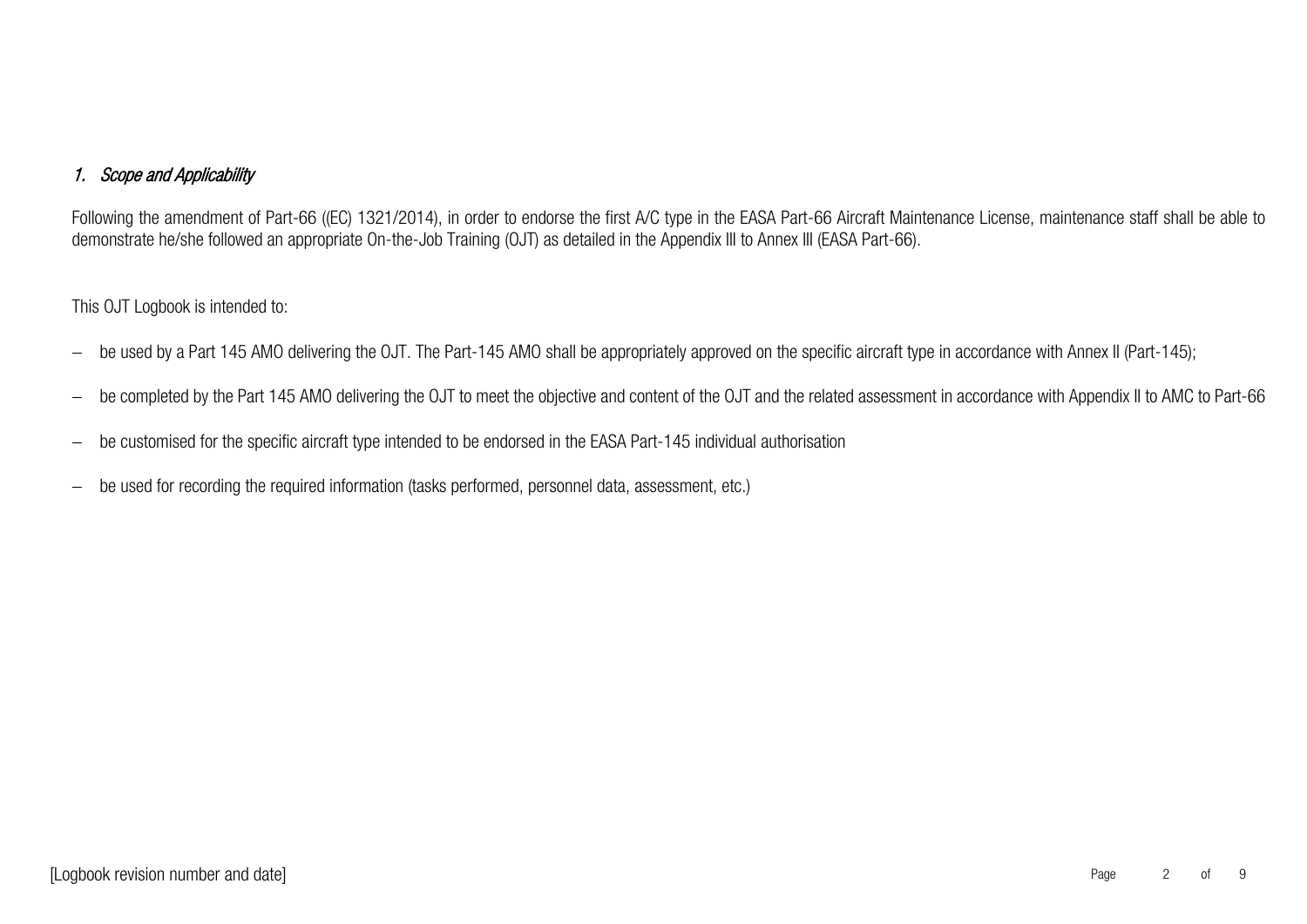### 2. OJT and Personnel Data

|                | Trainee Data | Supervisor(s) Data <sup>1</sup> |         |                                    |           |  |  |  |
|----------------|--------------|---------------------------------|---------|------------------------------------|-----------|--|--|--|
| Name and       |              | Name                            | Surname | Licence Number/                    | Signature |  |  |  |
| Surname        |              |                                 |         | Supervisor Authorisation<br>Number |           |  |  |  |
| Date of birth  |              |                                 |         |                                    |           |  |  |  |
| Place of birth |              |                                 |         |                                    |           |  |  |  |
| Licence number |              |                                 |         |                                    |           |  |  |  |
| Signature      |              |                                 |         |                                    |           |  |  |  |

|                           | On-the Job Training (OJT) data | Assessor(s) Data |         |                                                   |           |  |  |  |  |
|---------------------------|--------------------------------|------------------|---------|---------------------------------------------------|-----------|--|--|--|--|
| Start date                |                                | Name             | Surname | Licence Number /<br><b>Assessor Authorisation</b> | Signature |  |  |  |  |
|                           |                                |                  |         | Number                                            |           |  |  |  |  |
| End date                  |                                |                  |         |                                                   |           |  |  |  |  |
| Maintenance Organisation* |                                |                  |         |                                                   |           |  |  |  |  |
| (Name and CCAA approval   |                                |                  |         |                                                   |           |  |  |  |  |
| no.)                      |                                |                  |         |                                                   |           |  |  |  |  |
| Location                  |                                |                  |         |                                                   |           |  |  |  |  |
|                           |                                |                  |         |                                                   |           |  |  |  |  |

<sup>1</sup> the day-to-day supervision of the OJT programme in the Part 145 AMO is done by supervisor(s), who is/are not necessarily the practical assessor. The supervisor is responsible to countersign the tasks and release the mainte do so. Therefore the supervisor shall have certifying staff or support staff privileges relevant to the OJT tasks, be competent for the selected tasks, be safety-orientated, be capable to coach (setting objectives, giving trainee's reactions and cultural issues, managing objectively and positively debriefing sessions, determining the need for extra training or reorientate the training, reporting, giving feedback, etc.), be designated by the supervision and report to the designated assessor.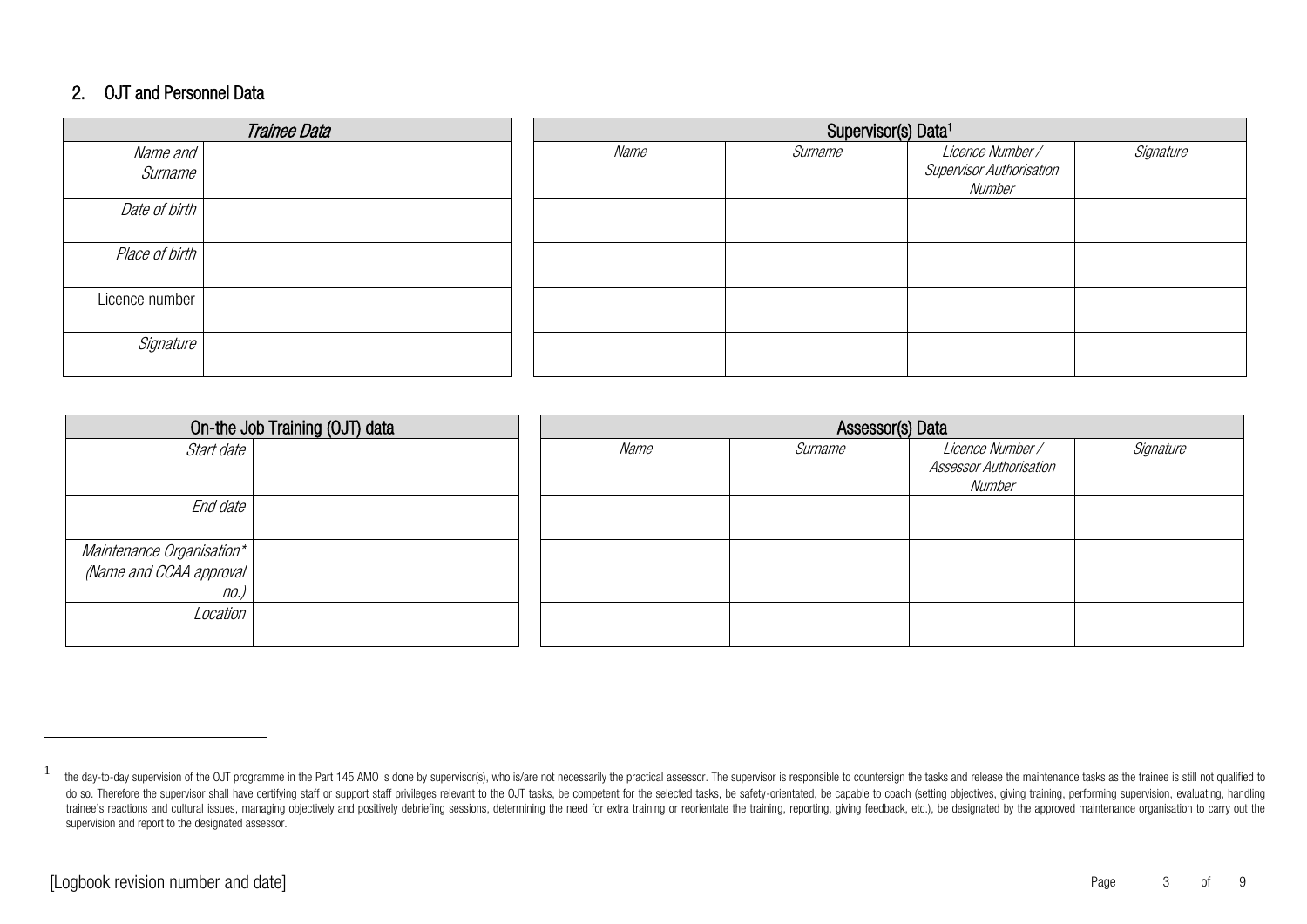#### 3. Logbook Filling Instructions

- 1. ID Task progressive identification number. This field is pre-filled.
- 2. ATA chapter ATA Chapter identification. This field is pre-filled.
- 3. Subject identification as per Appendix II to AMCs of Part 66 (Aircraft type practical experience and On-the-Job Training List of Tasks). This field is pre-filled.
- 4. Operation/task performed with ref. to approved maintenance data clear reference to performed task (i.e. AMM task 12-22-32-640-001-XYZ…)
- 5. Work order Ref. or ATL ref. or Job card or equivalent
- 6. Location where the task is performed (i.e. ZAG, SPL, ZAD…)
- 7. A/C Type Self-explanatory.
- 8. A/C Reg. Self-explanatory.
- 9. RTR ID Replacement task Reference write ID number from column 1 of task that has been replaced
- 10. Date when task is performed
- 11. Time (min): Actual time (in minutes) spend to accomplish the task, together with preparation, performance and administration of performed task.
- 12. Trainee's signature Self-explanatory.
- 13. Supervisor's signature Self-explanatory.

|    | ID   ATA | Subject         | Operation/task performed with ref. to<br>approved maintenance data      | Work order<br>Ref | Location | A/C<br>vpe | A/C<br>Reg. | <b>RTRID</b> | Date:       | Time<br>$(min)$ : | Trainee's<br>signature | Supervisor's  <br>signature |
|----|----------|-----------------|-------------------------------------------------------------------------|-------------------|----------|------------|-------------|--------------|-------------|-------------------|------------------------|-----------------------------|
|    | -4.03    | Grease aircraft | Lubrication of main landing gear and doors<br>(Task 12-22-32-640-001-A) | 145/001/20        | ZAG      | A320       | 9A-ABC      | N/A          | 05.02.2020. | 60                | <u> Wilan</u>          | Lamilo                      |
| z. |          |                 |                                                                         |                   |          |            |             |              |             |                   |                        |                             |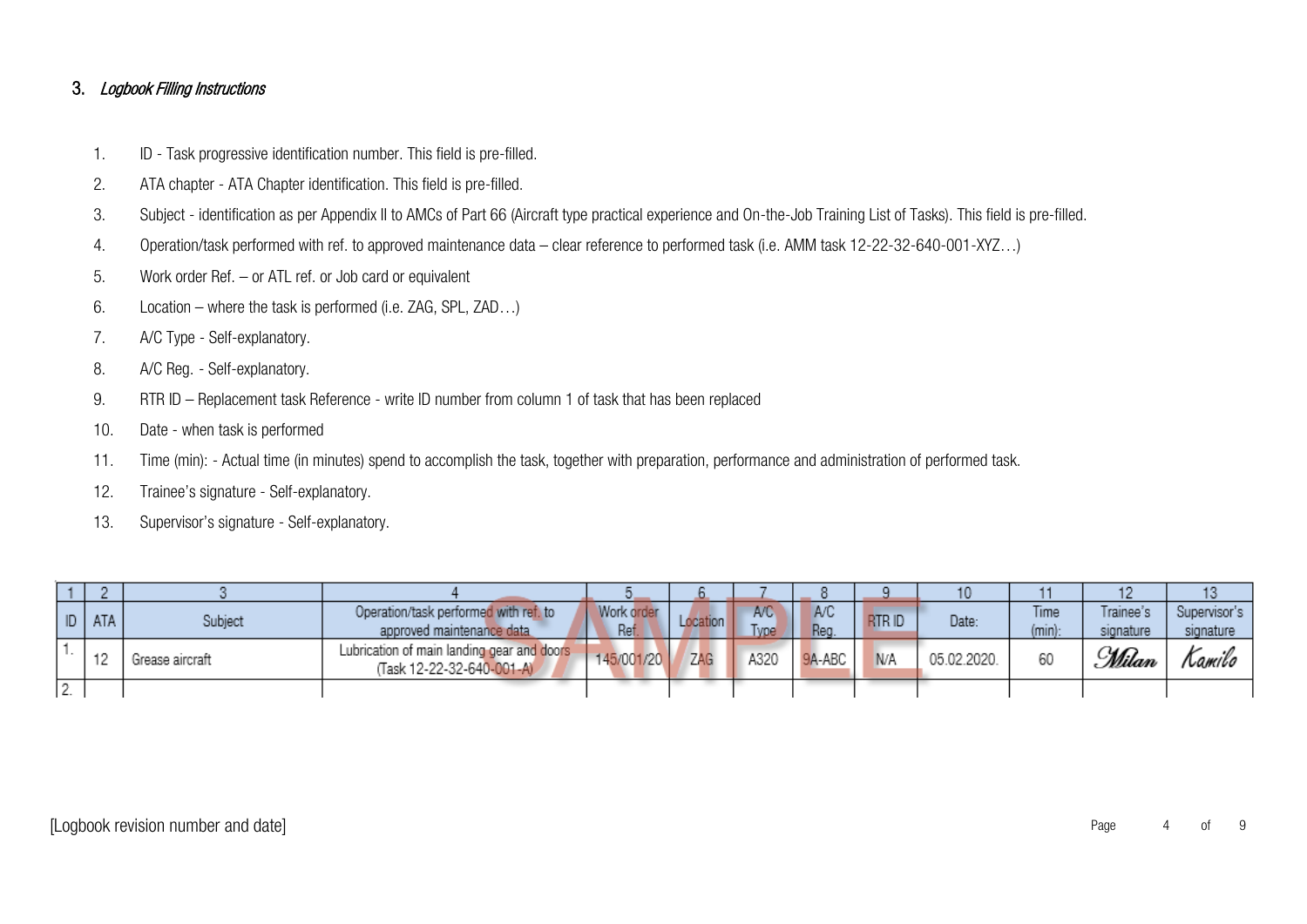## 4. Logbook Records

The AMO delivering the OJT is responsible to prepare and complete the table below.

The tasks selected shall be not less than 50% of the tasks contained in the Appendix II to AMC to Part-66 and shall:

- be representative of the aircraft and systems both in complexity and in the technical input required to complete that task. While relatively simple tasks may be included, other more complex maintenance tasks shall also be incorporated and undertaken as appropriate to the aircraft type;
- be selected among those applicable to the type of aircraft and licence (sub)category applied for. Other tasks than those in the Appendix II may be considered as a replacement when they are relevant;
- be representative of the maintenance to be performed in terms of complexity, frequency, variety, safety, criticality, novelty, etc.;
- include components unique to the type, or type-specific maintenance practices;
- be distributed in order that all paragraphs / ATA chapters and task categories (servicing, trouble shooting, component location, deactivation, removal/installation, etc.) are covered;
- take into account, when available, the feedback from in-service experience or customer specific additional training needs.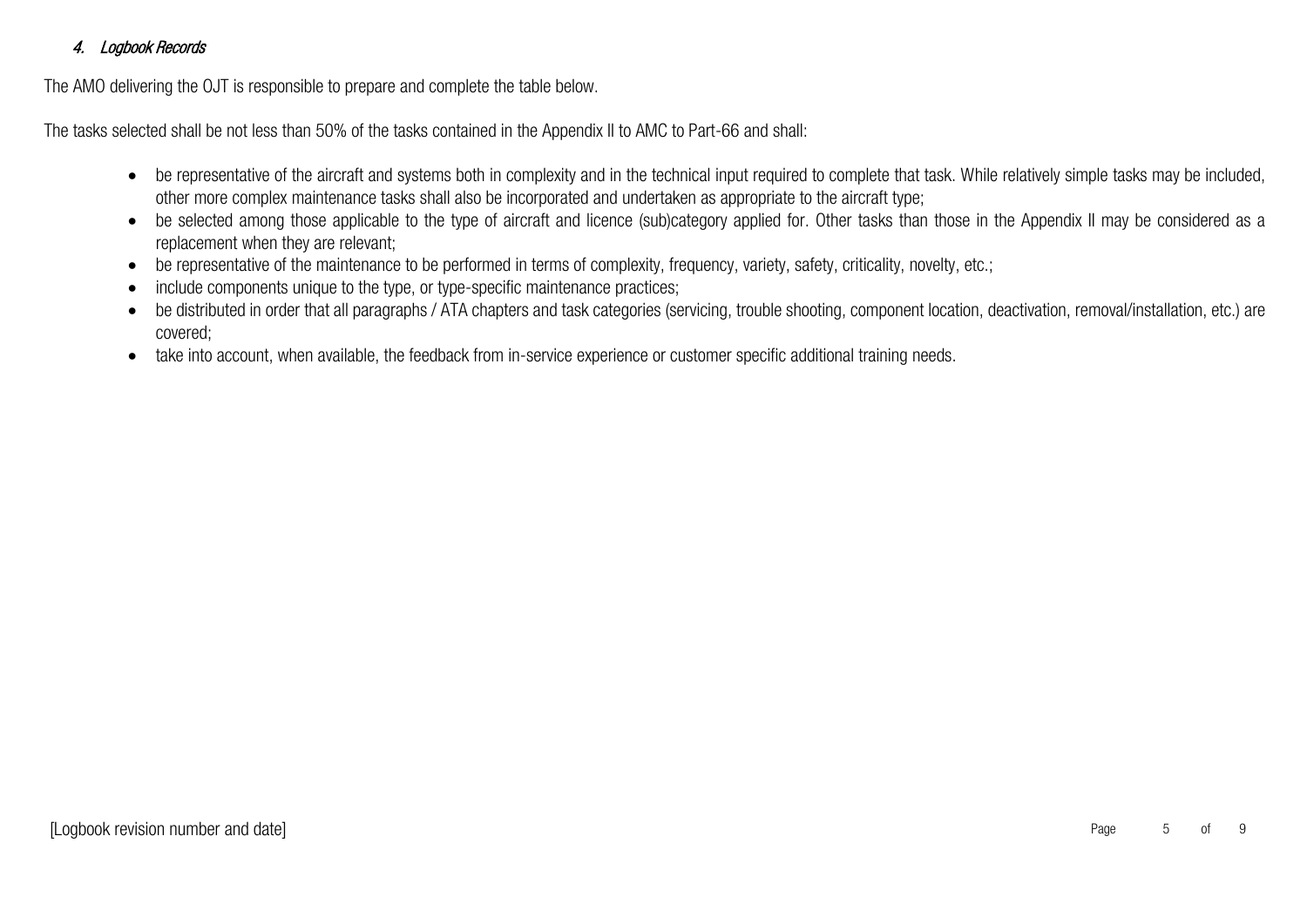# On the Job Training Logbook

**Part-66 licence category:** Name and Surname of trainee

#### 5. Logbook table template

| $\overline{1}$   | $\overline{2}$ | $\mathfrak{S}$ | $\overline{4}$                                                     | $\sqrt{5}$         | $6\,$    | $\overline{7}$ | $\, 8$      | $9\,$  | $10$  | 11                | 12                     | 13                        |
|------------------|----------------|----------------|--------------------------------------------------------------------|--------------------|----------|----------------|-------------|--------|-------|-------------------|------------------------|---------------------------|
| $\mathsf{ID}$    | ATA            | Subject        | Operation/task performed with ref. to approved<br>maintenance data | Work<br>order Ref. | Location | AVC<br>Type    | AVC<br>Reg. | RTR ID | Date: | Time<br>$(min)$ : | Trainee's<br>signature | Supervisor's<br>signature |
| 1.               |                |                |                                                                    |                    |          |                |             |        |       |                   |                        |                           |
| $\overline{2}$ . |                |                |                                                                    |                    |          |                |             |        |       |                   |                        |                           |
| 3.               |                |                |                                                                    |                    |          |                |             |        |       |                   |                        |                           |
| 4.               |                |                |                                                                    |                    |          |                |             |        |       |                   |                        |                           |
| 5.               |                |                |                                                                    |                    |          |                |             |        |       |                   |                        |                           |
| 6.               |                |                |                                                                    |                    |          |                |             |        |       |                   |                        |                           |
| 7.               |                |                |                                                                    |                    |          |                |             |        |       |                   |                        |                           |
| 8.               |                |                |                                                                    |                    |          |                |             |        |       |                   |                        |                           |
| 9.               |                |                |                                                                    |                    |          |                |             |        |       |                   |                        |                           |
| 10.              |                |                |                                                                    |                    |          |                |             |        |       |                   |                        |                           |
| $\overline{11}$  |                |                |                                                                    |                    |          |                |             |        |       |                   |                        |                           |
| 12.              |                |                |                                                                    |                    |          |                |             |        |       |                   |                        |                           |
| 13.              |                |                |                                                                    |                    |          |                |             |        |       |                   |                        |                           |
| 14.              |                |                |                                                                    |                    |          |                |             |        |       |                   |                        |                           |
| 15.              |                |                |                                                                    |                    |          |                |             |        |       |                   |                        |                           |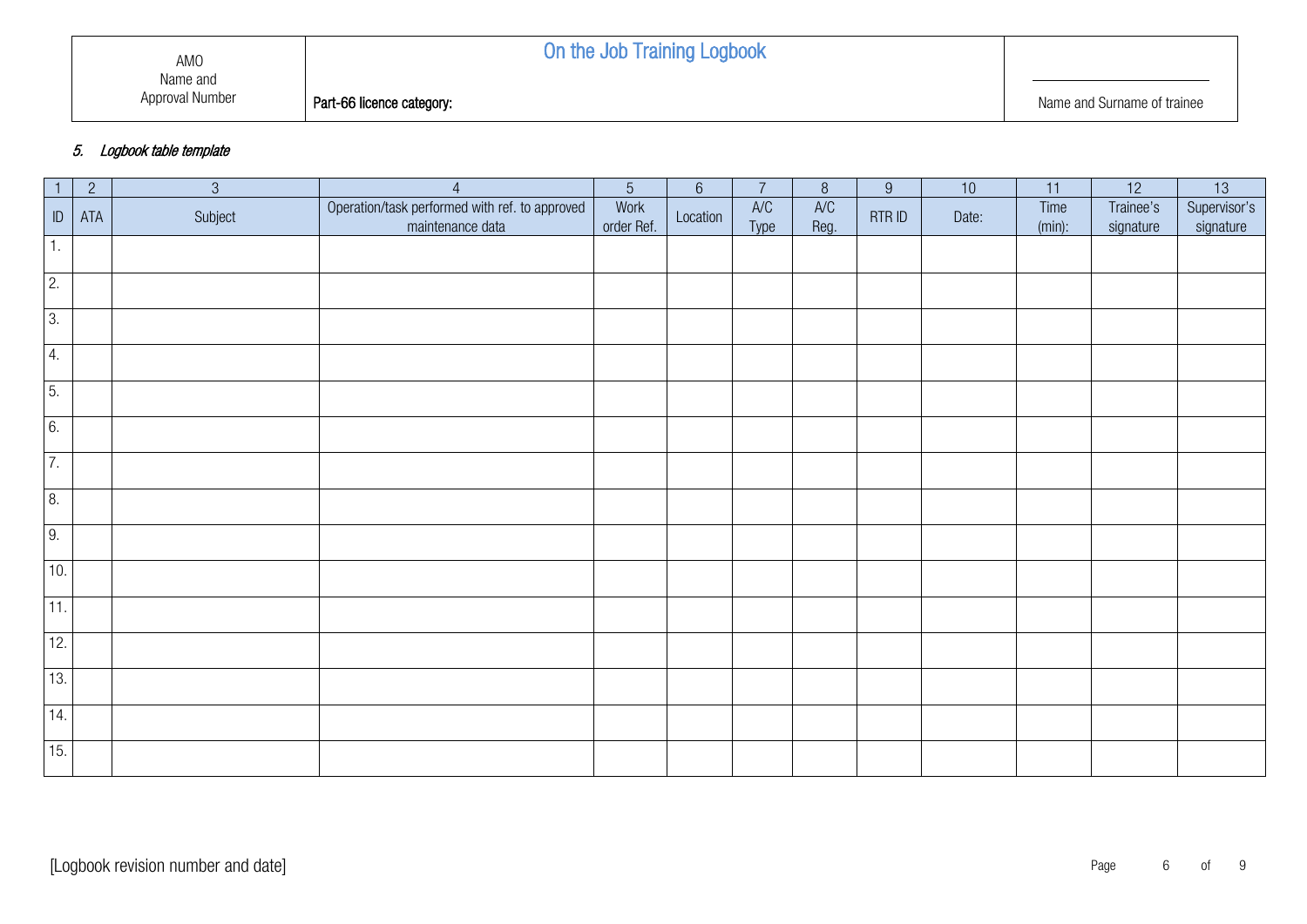### 6. Compliance Report

The intent of this tables is to provide a compliance report demonstrating that the OJT meets the standard required by Appendix III to Part 66. In particular, the tables shall indicate the percentage of tasks effectively performed against the tasks contained in the Appendix II to Part 66 or replacement tasks which are applicable to the aircraft type and compliance with procedure 3.15 in MOE. This tables are to be completed by the AMO delivering the OJT training.

| Question:                                                                                           | Yes | N <sub>o</sub> | Remarks/References:             |
|-----------------------------------------------------------------------------------------------------|-----|----------------|---------------------------------|
| The procedures for this OJT are included in MOE chapter 3.15 and approved by CCAA                   |     |                | MOE ref.                        |
| OJT has been performed on A/C type for which trainee is seeking endorsement                         |     |                | Identify tasks if not           |
| Minimum 50% of applicable tasks from Appendix II to AMCs of Part 66 are performed (see table below) |     |                | Count tasks and confirm %       |
| All paragraphs / ATA chapters are covered                                                           |     |                | Identify paragraph / ATA if not |
| Each performed task in this Logbook is signed by trainee and counter signed by supervisor           |     |                |                                 |
| Supervisor has released counter signed tasks in actual work sheet, job card, ATL etc.               |     |                |                                 |
| Replacement tasks are equivalent with those in the Appendix II regarding complexity and relevance   |     |                |                                 |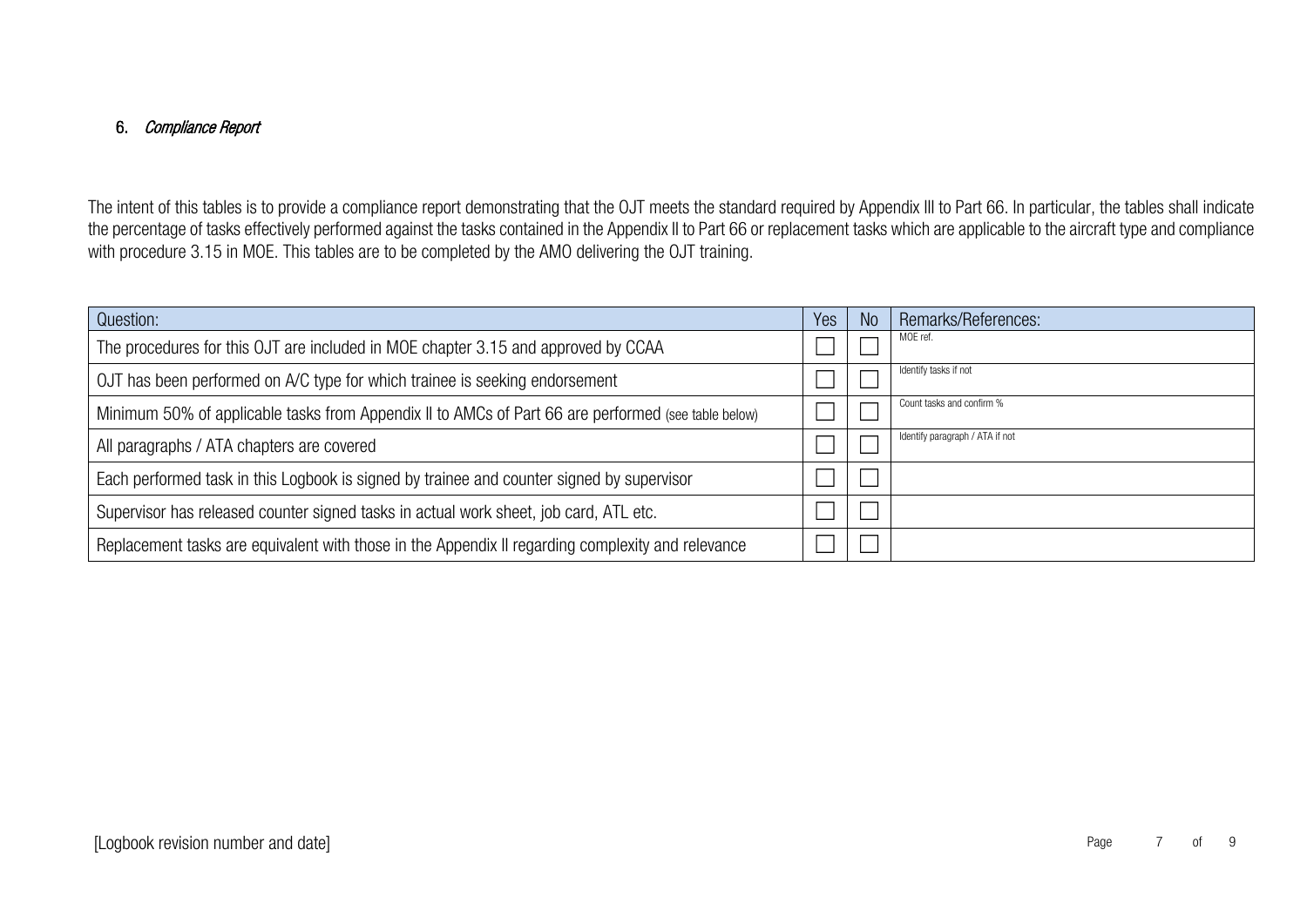| (to be completed for each Paragraph / ATA) |  |
|--------------------------------------------|--|
|--------------------------------------------|--|

| Time limits/Maintenance checks<br>Dimensions/Areas<br>.<br>[Total Number of applicable tasks]<br>[Total number of performed tasks]<br>[Percentage of performed tasks] |                                                                                                |
|-----------------------------------------------------------------------------------------------------------------------------------------------------------------------|------------------------------------------------------------------------------------------------|
|                                                                                                                                                                       |                                                                                                |
|                                                                                                                                                                       |                                                                                                |
|                                                                                                                                                                       |                                                                                                |
|                                                                                                                                                                       |                                                                                                |
|                                                                                                                                                                       |                                                                                                |
|                                                                                                                                                                       |                                                                                                |
|                                                                                                                                                                       |                                                                                                |
|                                                                                                                                                                       | Herewith we confirm that the OJT has been performed in accordance with the MOE 3.15 procedure. |

……………………………………….. Place ……………………………………………

**Date** 

…………………………..………………………………….. OJT assessor's signature (\*)

(\*) this signature shall be entered by the designated assessor of the AMO performing the final assessment of the OJT. The OJT assessor undertakes the responsibility on behalf of the AMO that the OJT program meets the standard required by Appendix III to Par-66. This report shall be signed before the eventual final assessment of the trainee.